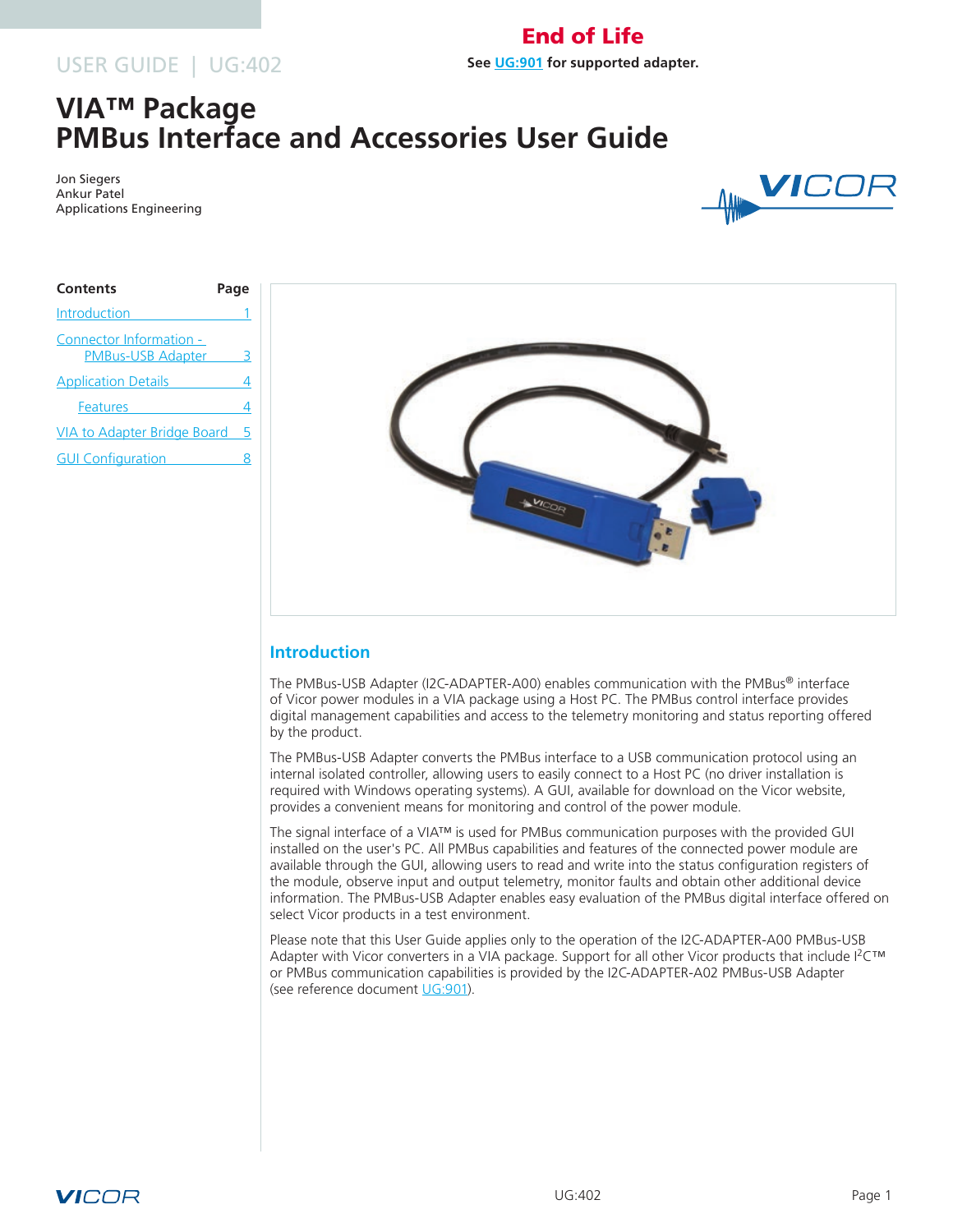

**Hazardous voltages may be present on the interfaced Vicor power module.** 

#### **PERSONAL CONTACT WITH LINE VOLTAGE MAY RESULT IN SEVERE INJURY, DISABILITY, OR DEATH. IMPROPER OR UNSAFE HANDLING OF THIS ACCESSORY AND RELATED POWER MODULE(S) MAY RESULT IN SERIOUS INJURY OR DEATH**

Read the precautions below entirely BEFORE using the PMBus*-*USB Adapter. Do not operate the PMBus-USB Adapter unless you have the appropriate precautions in place on your bench to guarantee safety.

The list below is not comprehensive and is not a substitute for common sense and good practice.

- During operation, the power devices and surrounding structures can be operated safely at high temperatures.
- $\blacksquare$  Remove power from the converter and use caution when connecting and disconnecting test probes and interface lines to avoid inadvertent short circuits and contact with hot surfaces.
- $\blacksquare$  Never use a jumper in place of a fuse.
- Always use approved safety glasses when testing electronic products. Follow good laboratory practice and procedures.
- $\blacksquare$  Avoid creating ground loops when making measurements of the isolated input or output voltage and signals.
- $\blacksquare$  Care should be taken to protect the user from accidental contact with electrical terminals when operating under power.
- Care should be taken to avoid reversing polarities if connecting to the opposite (solder) side of the board.
- The PMBus-USB Adapter described in this document is designed for general laboratory evaluation, and is not suitable for installation in end user equipment or applications.
- $\blacksquare$  Refer to the specific Vicor power module data sheet of the interfaced product(s) for electrical, thermal, and mechanical product details.
- Signal cables 43503-01 and 43503-02 are rated up to five insertions and extractions into the VIA™ signal cable receptacle. Insert and extract the VIA signal connector cables by firmly grasping the connector body housing. To avoid unnecessary stress on the connector, the cable should be appropriately strain relieved.

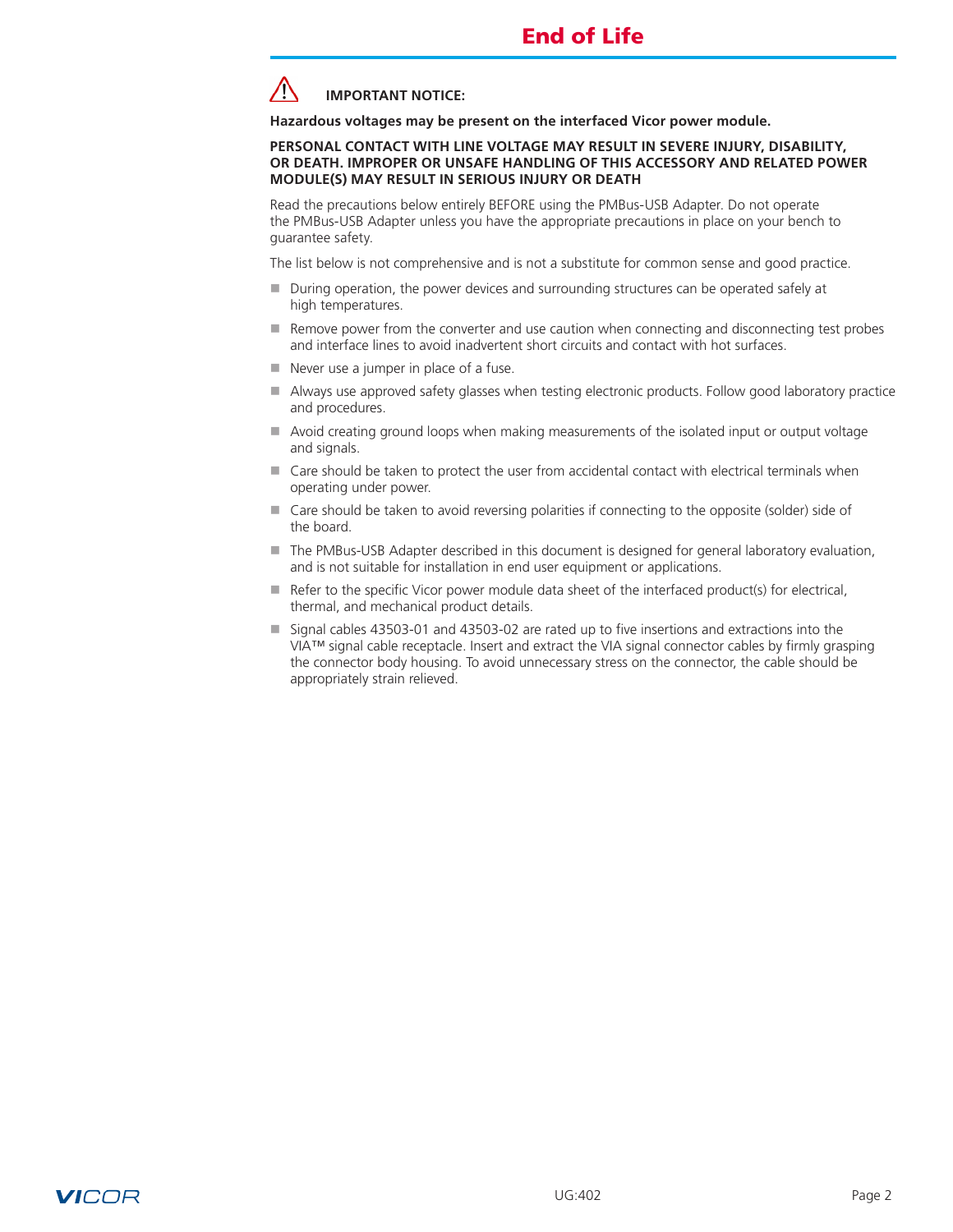# <span id="page-2-0"></span>**Connector Information – PMBus-USB Adapter**



| <b>Pin Number</b> | <b>Signal Name</b> | <b>Type</b>         | <b>Function</b>                                      |  |
|-------------------|--------------------|---------------------|------------------------------------------------------|--|
|                   | <b>VDDB</b>        | OUTPUT              | 5V supply output                                     |  |
| C                 | <b>SDA</b>         | <b>INPUT/OUTPUT</b> | I <sup>2</sup> C™ Data PMBus <sup>®</sup> compatible |  |
| 3                 | <b>SCL</b>         | <b>OUTPUT</b>       | <sup>12</sup> C Clock PMBus compatible               |  |
| 4                 | SGND               | SIGNAL RETURN       | Signal ground                                        |  |
| 5                 | SGND               | SIGNAL RETURN       | Signal ground                                        |  |
| 6                 | Chassis GND        | <b>SHIELD</b>       | Connector housing ground                             |  |



## *Figure 1*

*Host PC to VIA™ power module array connection, PMBus communication interface accessories shown as a typical application set up*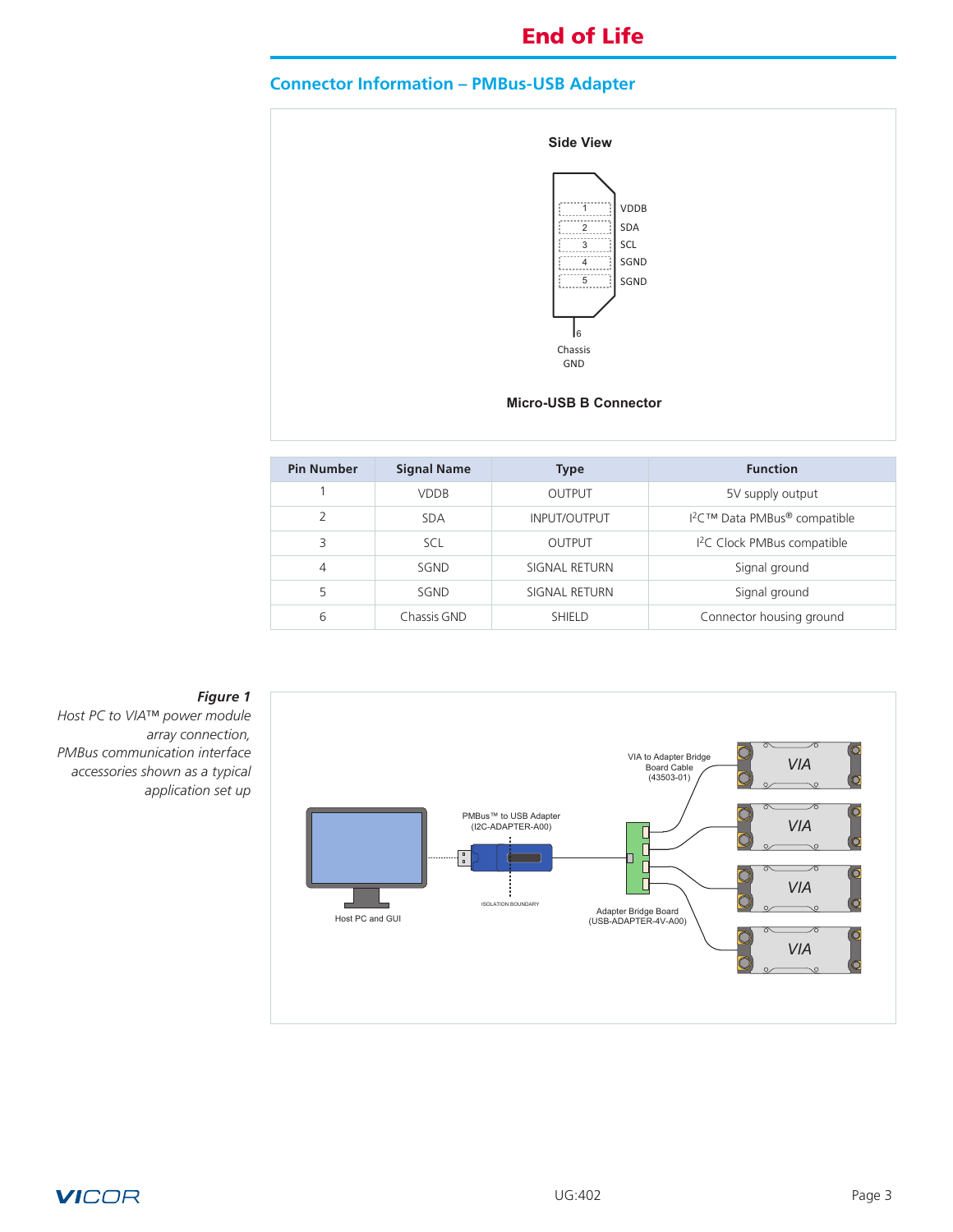# <span id="page-3-0"></span>**Application Details**

The PMBus-USB Adapter, along with the listed companion accessories and Vicor Digital Interface Demo GUI, provides a convenient means to demonstrate the PMBus® digital interface offered on Vicor VIA™ power modules in an evaluation environment. With these tools, the user can quickly get started with evaluating the features offered by the PMBus interface and determining the needs of a final production power system.

#### **Features**

- Easily configure and monitor PMBus-enabled Vicor power modules in a VIA package
	- Vicor Digital Interface Demo Board GUI for PMBus control interface (available on Vicor website HV BCM family page)
- USB connection to host PC
- **Provides 5V external bias (VDDB)**
- Internal 10kΩ clock and data signal line (SCL and SDA) pull-up resistors to 5V VDDB
- Solated PMBus to Host interface (4242 $V_{DC}$ )
- Measurement of input and output parameters, including but not limited to:
	- **N** Voltage
	- **n** Current
	- **n** Power
	- **n** Temperature
- $\blacksquare$  Fault monitoring, including but not limited to:
	- **N** Overvoltage / Undervoltage
	- **n** Overcurrent
	- **n** Overtemperature
- Enable / Disable control

### *Table 1*

*VIA package PMBus companion accessories*

| <b>Part Number</b> | <b>Description</b>                                                          |
|--------------------|-----------------------------------------------------------------------------|
| USB-ADAPTER-1V-B00 | Adapter bridge board, for use with single chassis-mount VIA                 |
| USB-ADAPTER-4V-A00 | Adapter bridge board, for use with up to four chassis-mount VIAs            |
| 43503-01           | VIA Signal Connector cable with Molex® Micro-Lock™ connector (600mm length) |
| 43503-02           | VIA Signal Connector cable with Molex® Micro-Lock™ connector (200mm length) |
| I2C-ADAPTER-A00    | PMBus-USB Adapter                                                           |
| Software Interface | Vicor digital interface demo board GUI                                      |

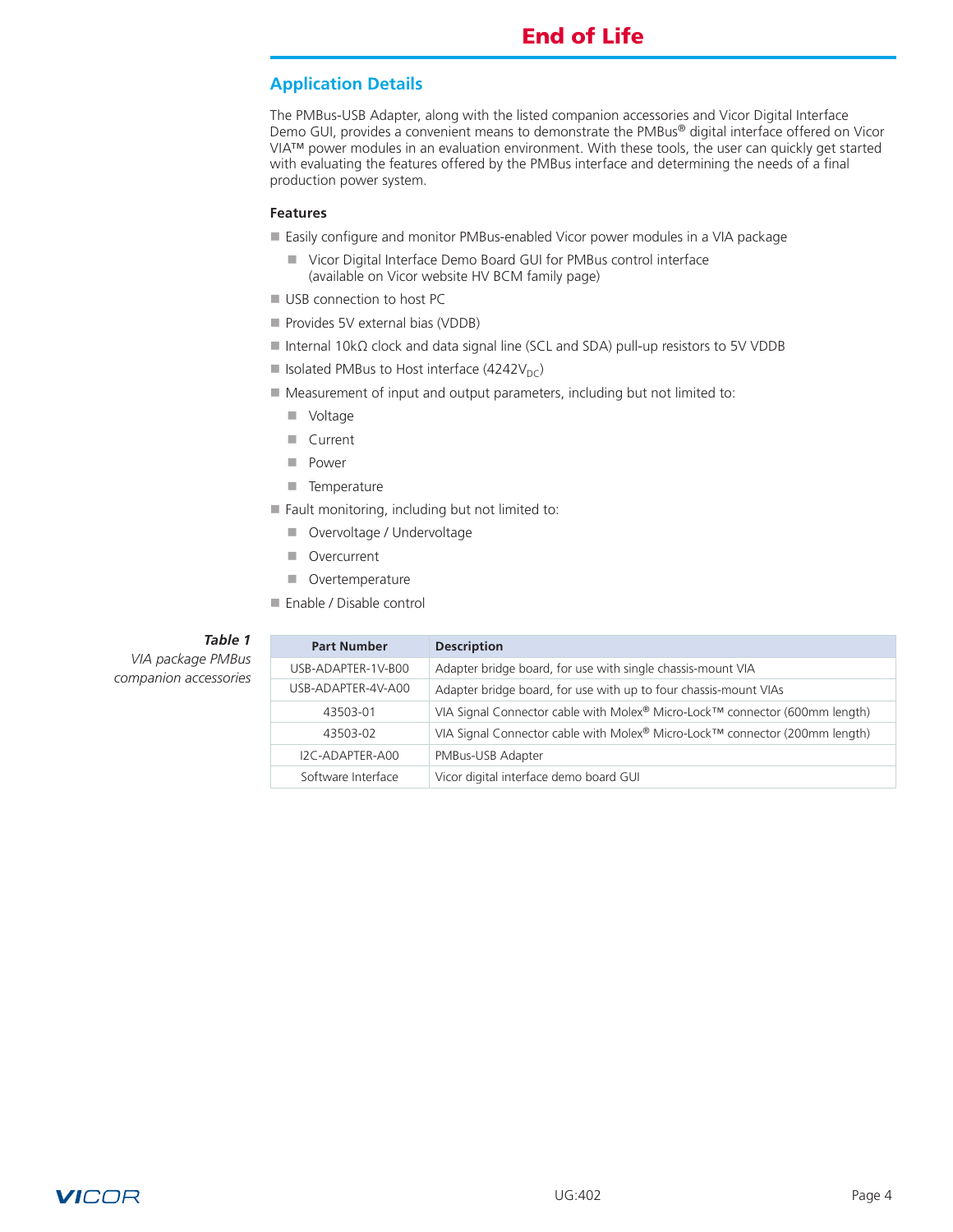## <span id="page-4-0"></span>**VIA™ to Adapter Bridge Board**

The Typical Application diagram in Figure 1 shows the connections required to establish PMBus*®* communication between PMBus-enabled VIA modules and a host PC. The setup for this configuration includes directly connecting the VIA Signal Connector cable to the PMBus signal port on the VIA. The Adapter Bridge Board, as shown in Figure 2 and Figure 3, provides the necessary connections between the VIA Signal Connector Cable and the PMBus-USB Adapter. On Adapter Bridge Board USB-ADAPTER-1V-B00, the VIA PMBus address is programmed to 51h by a pre-installed resistor R02. On the Adapter Bridge Board USB-ADAPTER-4V-A00, the four VIA PMBus addresses are programmed to 51h, 53h, 54h, 55h by pre-installed resistors R02-R05. An LED provides visual indication that VDDB (5V) is present.

Lastly, the PMBus-USB Adapter connects to the user's computer where the provided Vicor Digital Interface Demo GUI is installed.



**VICOR**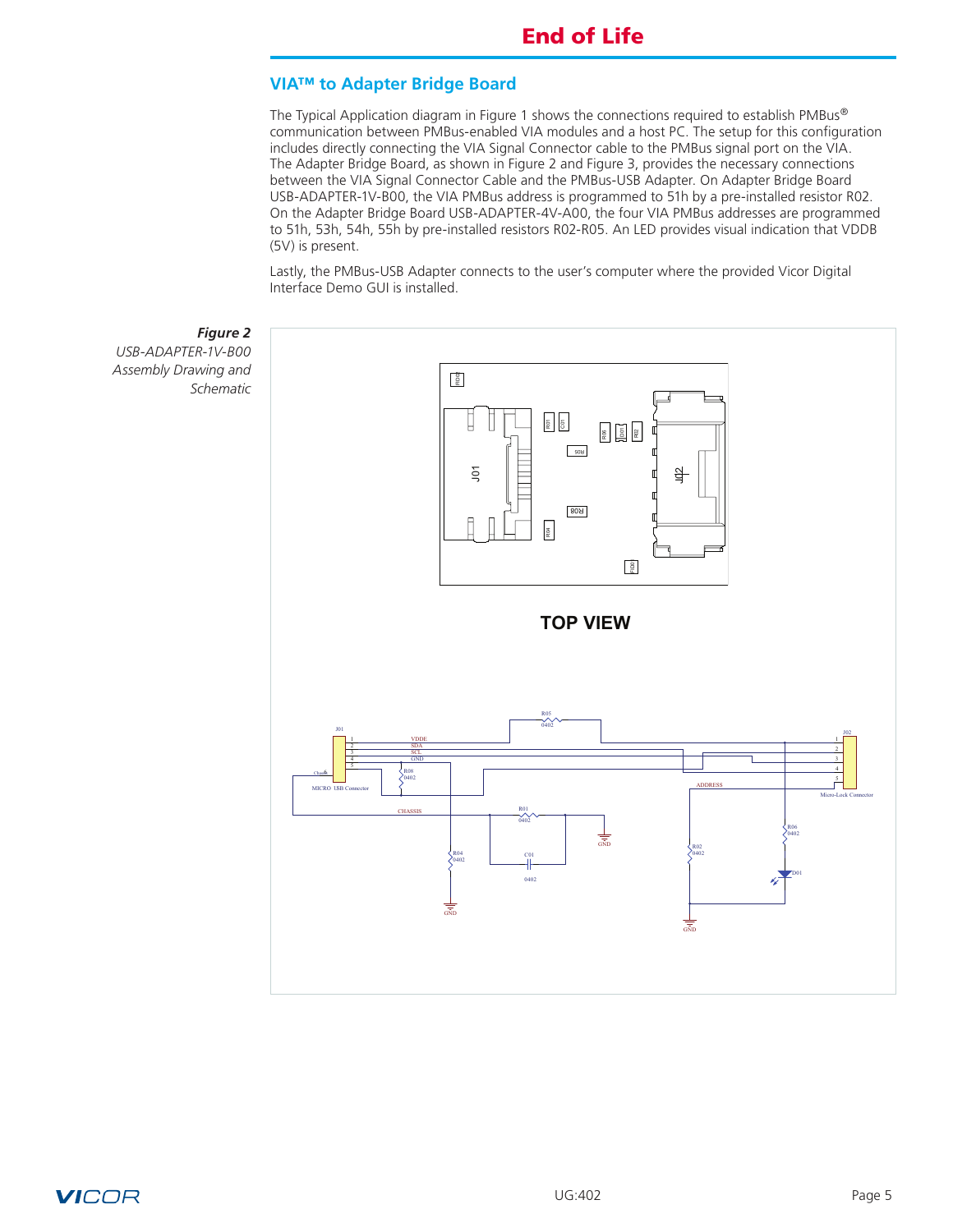

*Figure 3 USB-ADAPTER-4V-A00 assembly drawing and schematic*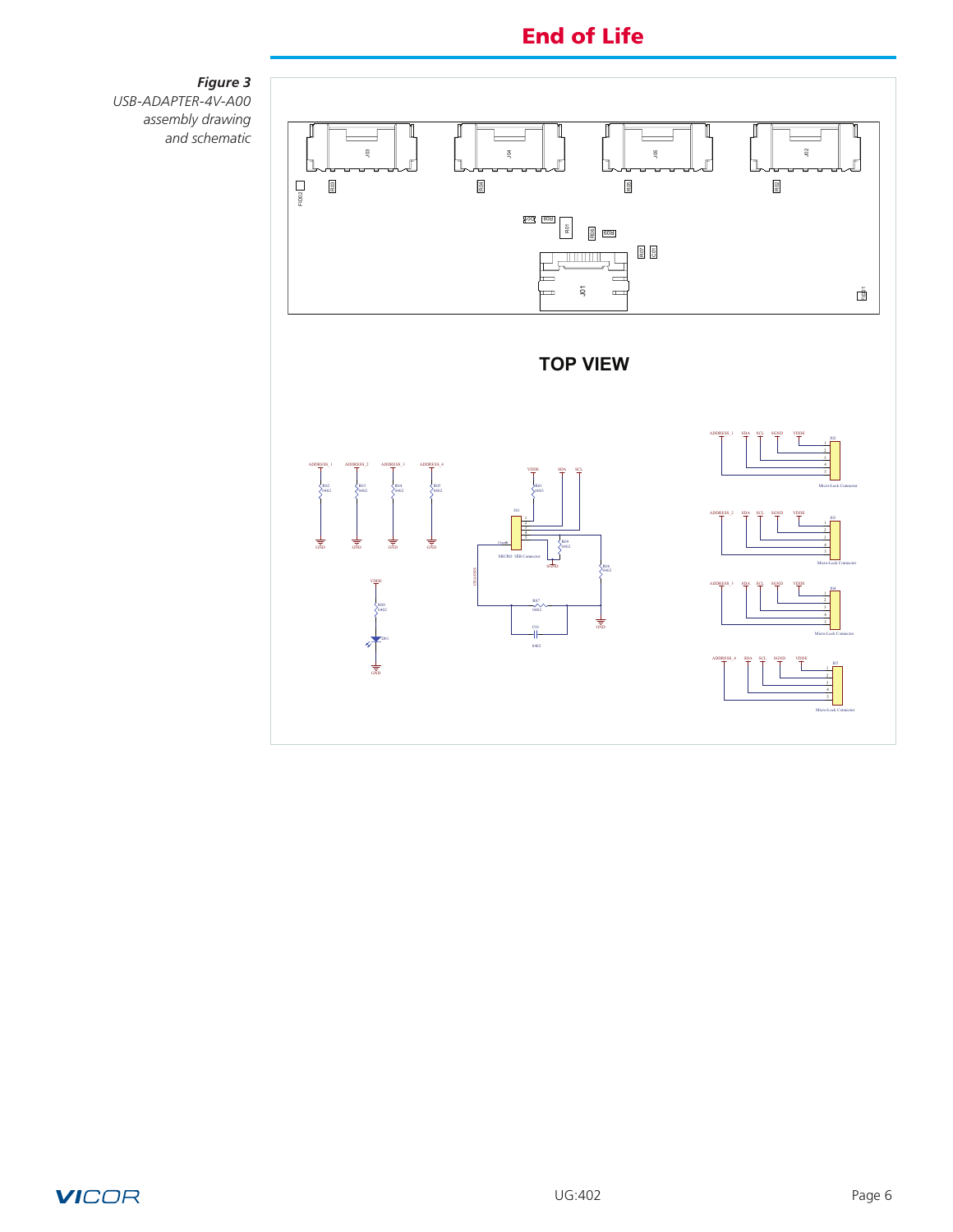The following is a list of all connectors and components present on the USB-ADAPTER-1V-B00 and USB-ADAPTER-4V-A00 Adapter Bridge Boards.

*Table 2 USB-ADAPTER-1V-B00 components*

| Reference<br><b>Designator</b> | <b>Description</b>                          | <b>Manufacturer</b>    | <b>Manufacturer Part</b><br><b>Number</b> |
|--------------------------------|---------------------------------------------|------------------------|-------------------------------------------|
| R04, R05, R08                  | RES 00 1/16W 1% 0402                        | <b>KOA</b> Speer       | RK73Z1ETTP                                |
| R <sub>06</sub>                | RES 1kΩ 1/16W 1% 0402                       | KOA Speer              | RK73H1ETTP1001F                           |
| <b>RO1</b>                     | RES 10kQ 1/16W 1% 0402                      | KOA Speer              | RK73H1ETTP1002F                           |
| R <sub>02</sub>                | RES 1.05kQ 1/16W 1% 0402                    | <b>KOA</b> Speer       | RK73H1ETTP1051F                           |
| CO <sub>1</sub>                | CAP X7R 0.1µF 10% 16V 0402                  | Murata                 | GRM155R71C104KA88D                        |
| D <sub>0</sub> 1               | DLED RED SMD 0402                           | Panasonic              | LNJ247W82RA                               |
| JO1                            | CONN MICRO-B USB SMD                        | <b>TE Connectivity</b> | 2174507-2                                 |
| J <sub>02</sub>                | CONN MICRO HDR 5POS 1.25mm<br>SINGLE ROW RA | Molex                  | 504195-0570                               |

*Table 3 USB-ADAPTER-4V-A00 components*

| Reference<br><b>Designator</b> | <b>Description</b>                          | <b>Manufacturer</b> | <b>Manufacturer Part</b><br><b>Number</b> |
|--------------------------------|---------------------------------------------|---------------------|-------------------------------------------|
| R <sub>01</sub>                | RES $0\Omega$ JUMPER 1A 0603                | KOA Speer           | RK73Z1JTTD                                |
| R06, R09                       | RES 0Ω 1/16W 1% 0402                        | KOA Speer           | RK73Z1ETTP                                |
| <b>RO8</b>                     | RES 1kΩ 1/16W 1% 0402                       | KOA Speer           | RK73H1ETTP1001F                           |
| R07                            | RES 10kΩ 1/16W 1% 0402                      | KOA Speer           | RK73H1ETTP1002F                           |
| R <sub>02</sub>                | RES 1.05kΩ 1/16W 1% 0402                    | KOA Speer           | RK73H1ETTP1051F                           |
| R03                            | RES 2.8 kQ 1/16 W 1% 0402                   | KOA Speer           | RK73H1ETTP2801F                           |
| R <sub>04</sub>                | RES 3.92kΩ 1/16W 1% 0402                    | KOA Speer           | RK73H1ETTP3921F                           |
| R <sub>05</sub>                | RES 5.23kQ 1/16W 1% 0402                    | KOA Speer           | RK73H1ETTP5231F                           |
| CO <sub>1</sub>                | CAP X7R 0.1µF 10% 16V 0402                  | Murata              | GRM155R71C104KA88D                        |
| D <sub>0</sub> 1               | DLED RED SMD 0402                           | Panasonic           | LNJ247W82RA                               |
| JO1                            | CONN MICRO-B USB SMD                        | TE Connectivity     | 2174507-2                                 |
| J02, J03, J04, J05             | CONN MICRO HDR 5POS 1.25mm<br>SINGLE ROW RA | Molex               | 504195-0570                               |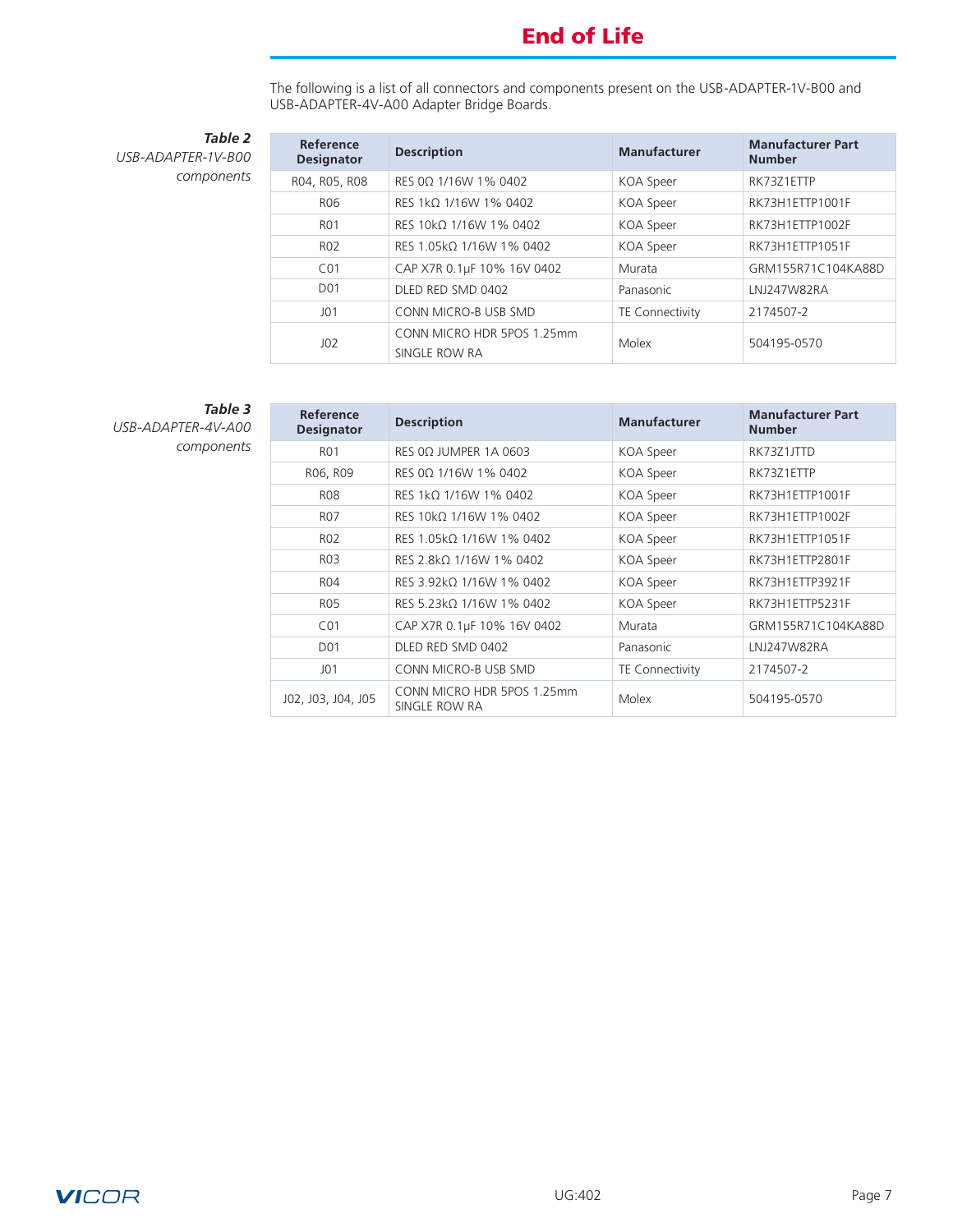<span id="page-7-0"></span>

After making the necessary connections, follow the guidelines for configuring the GUI and to ensure establishment of communication between the power module and the host PC.

- **1.** Confirm illumination of the LED on the Adapter Bridge Board as a visual indication that VDDB bias is present.
- **2.** Power up module within the input voltage continuous operating range specified by the device data sheet.
- **3.** Open the Vicor Digital Interface Demo Board software installed on the connected host PC.
- **4.** Go to Tools -> Scan for Digital Supervisor to detect Digital Supervisor as shown in Figure 4.1.
- **5.** Go to Tools -> Scan for Devices and select desired power module device as shown in Figure 4.2.
- **6.** Verify the desired power module device is selected (highlighted in green) for communication through the GUI.